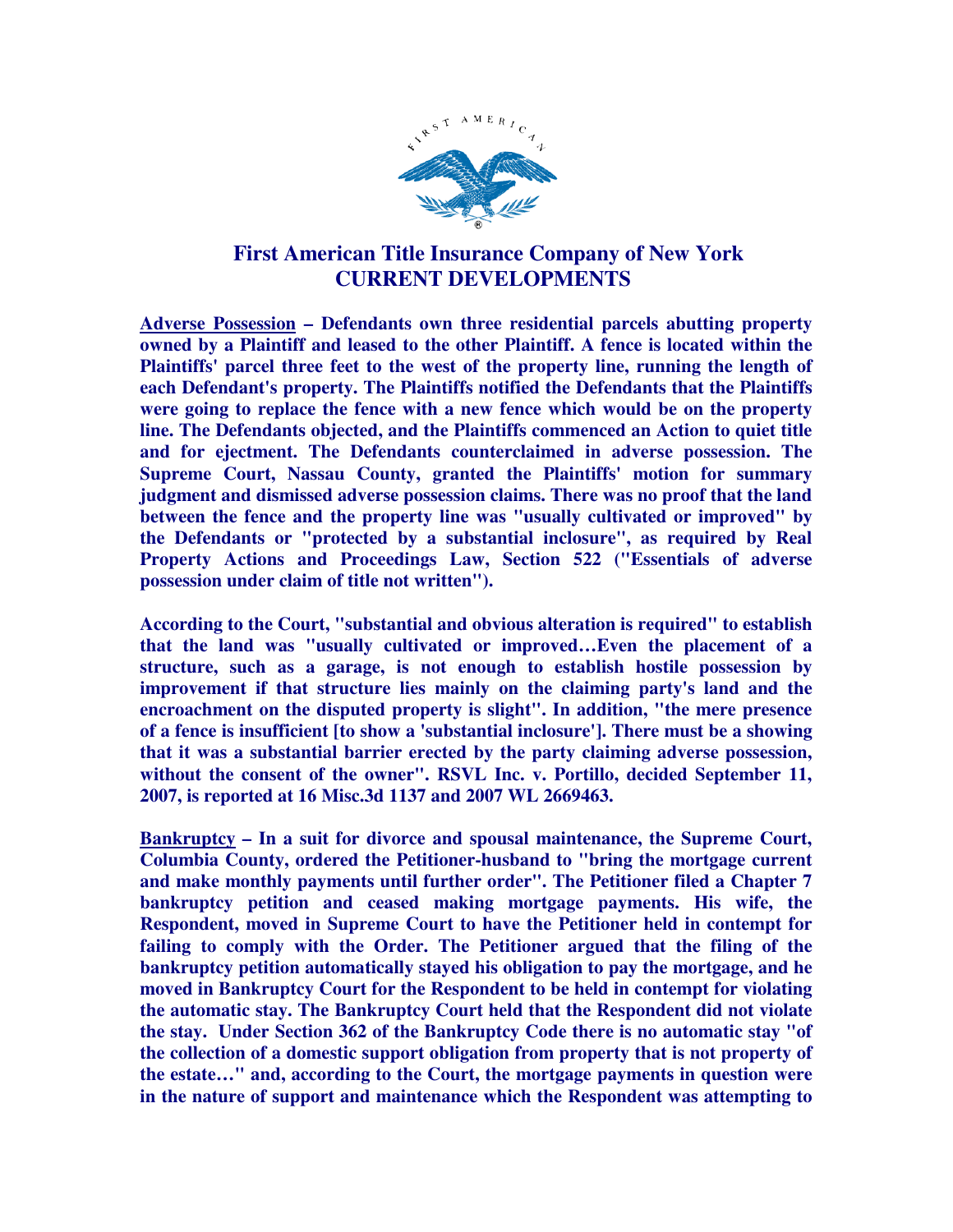**collect from non-estate assets of the Petitioner. The United States District Court for the Southern District of New York affirmed. According to the District Court, "the finding that a debt is a domestic support obligation is 'a factual determination of the bankruptcy court…subject to reversal only if clearly erroneous'", and "(t)he bankruptcy court's findings that the state court order is in the nature of a support payment and that respondent is not seeking to collect from the debtor's estate are not clearly erroneous". Chase v. Chase, decided January 22, 2008, is reported at 2008 WL 203622.** 

**Condominiums – A unit owner sought to enjoin the individual members of the condominium's board of managers and Omnipoint Communications Inc., a lessee of portions of the roof and basement storage area, from erecting and maintaining a cell phone antenna in any common elements of the condominium. The Supreme Court, Westchester County, denied the motion for a preliminary injunction, finding that the Plaintiff had not demonstrated a likelihood of success on the merits. The Board of Managers "is protected by the "business judgment rule" in its management of the common elements, and it was not alleged that the installation of the antenna on the roof and the placement of related equipment in the basement would affect the Plaintiff's unit. The Court granted cross-motions to dismiss the complaint on three grounds. As only injunctive relief was sought there was a failure to state a cause of action; a unit owner does not have standing to sue individually for injury to the common elements; and the Board of Managers was not a defendant. Di Fabio v. Omnipoint Communications Inc., decided January 25, 2008, was reported in the New York Law Journal on February 7, 2008.** 

**Contracts of Sale – A contract of sale provided that the premises "will be delivered vacant and clean" at closing. The Defendant-seller did not comply, and the Plaintiffpurchaser expended \$17,000 after closing to remove storage bins, containers and other items. The Plaintiff sought to recover damages it incurred due to the seller's failure to deliver the premises as required. The Supreme Court, Queens County, granted the Defendant-seller's motion to dismiss the Plaintiff's trespass claim and granted summary judgment to the Plaintiff on its breach of contract claim. The Appellate Division, Second Department, affirmed the dismissal of the trespass claim but reversed the lower court's ruling on the contract cause of action. According to the Appellate Division, the seller's obligation to deliver the premises "vacant and clean" did not survive the closing of title. It was not a collateral obligation extraneous to the sale of the realty which could survive the delivery of title. The trespass cause of action was a contract claim pleaded as a tort. Novelty Crystal Corp. v. PSA Institutional Partners, L.P., decided January 15, 2008, is reported at 2008 WL 141502.** 

**Easements – A driveway easement was extinguished in 1978 when the benefitted and burdened parcels were acquired by a common owner. In 1982 the property was subdivided, and the two resulting parcels of land were subsequently conveyed. The deed to the land that had been burdened by the easement did not mention a driveway easement; the later deed and the subsequent deed to the Defendants,**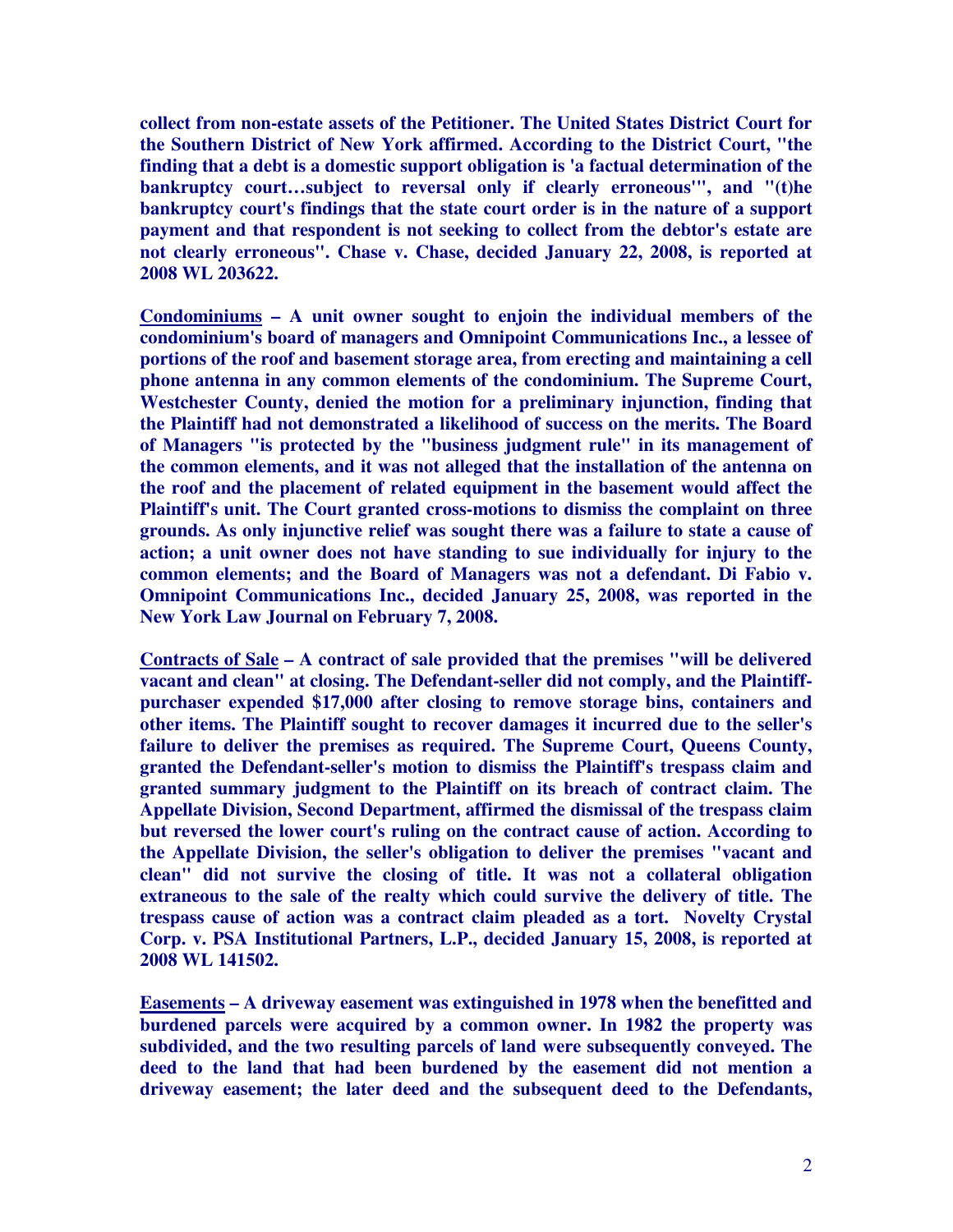**conveying the land that had been benefitted by the easement, referenced the driveway easement and noted that it burdened the servient land. In 2003 the owners of the purportedly dominant land, the Defendants in this case, removed a tree and fencing to enable them to have access to their garage using the easement. The owners of the purportedly servient parcel commenced an action for a declaration that the easement was no longer in force and effect, and to restrain the Defendants from using any part of the Plaintiffs' property. The Defendants counterclaimed for a declaration that their land was benefited by the easement.** 

**The Supreme Court, Staten Island, granted the Plaintiffs' motion, holding that the easement was not re-created, because the deed conveying the Plaintiffs' property did not reference the easement. The Appellate Division, Second Department, reversed, concluding that the extinguished easement was re-created by the reference to the easement in the deed to the benefitted property, because the then owners of the burdened parcel knew of its existence. The Court of Appeals reversed the Order of the Appellate Division and reinstated the judgment of the Supreme Court.** 

**According to the Court of Appeals, interpreting its holding in Witter v. Taggart, 78 N.Y.2d 234, "(w)e held that an encumbrance must be 'record[ed] in the servient chain [of title]…so as to impose notice upon subsequent purchasers of the servient land'. We did not hold that a subsequent purchaser's notice of an extinguished encumbrance, that once burdened the servient estate, was sufficient to re-create that encumbrance…It is irrelevant that plaintiffs may have had notice of an earlier easement, since the easement was not in existence at the time they purchased the property…". Simone v. Heidelberg, decided November 15, 2007, is reported at 9 N.Y.3d 177.** 

**Eminent Domain – Property owners whose homes and businesses in downtown Brooklyn are to be condemned to enable the construction of the Atlantic Yards Arena and Redevelopment Project claimed that the taking would violate the Public Use Clause of the Fifth Amendment to the United States Constitution, under which "private property [shall not] be taken for public use, without just compensation". They alleged that the public uses advanced for the Project were pretexts for a private taking. The Second Circuit Court of Appeals has affirmed the District Court for the Eastern District of New York's Order dismissing the complaint. According to the Appellate Court, "the Project bears at least a rational relationship to well established categories of public uses, among them the redress of blight, the creation of affordable housing, the creation of a public open space, and various mass-transit improvements". The Supreme Court's decision in Kelo v. City of New London (545 U.S. 469) does not "require federal courts in all cases to give close scrutiny to the mechanics of a taking rationally related to a classic public use as a means to gauge the purity of the motives of the various governmental officials who approved it". Goldstein v. Pataki, decided February 1, 2008, is reported at 2008 WL 269100.**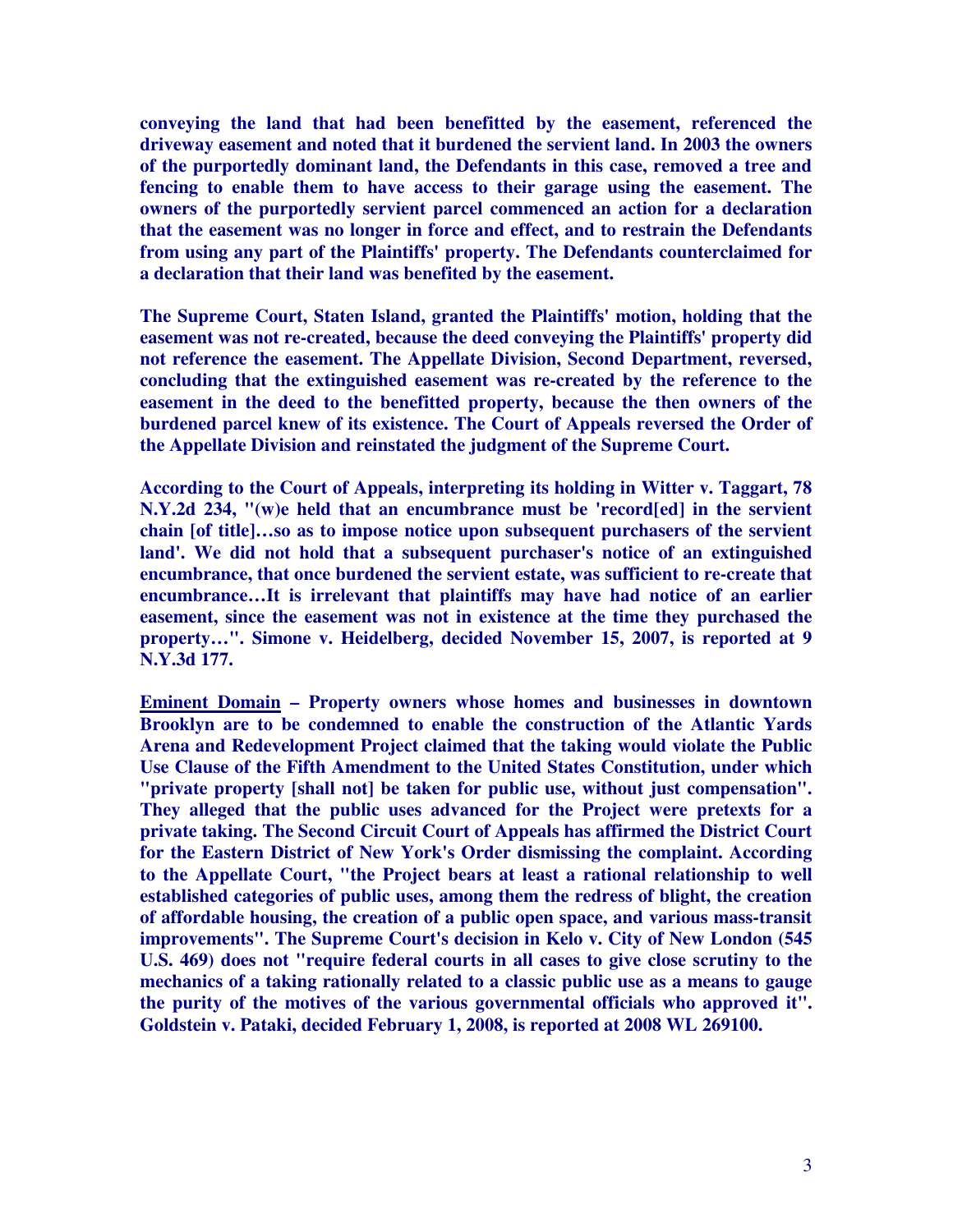**Foreign Sovereign Immunities Act/Real Estate Taxes – Current Developments issued July 12, 2007 reported that the United States Supreme Court, in The Permanent Mission of India to the United Nations v. City of New York (127 S. Ct. 2352), had affirmed the decisions of the Second Circuit Court of Appeals and the United States District Court for the Southern District of New York holding that the federal district court has jurisdiction to determine the validity of real estate tax liens filed by The City of New York against property owned by the Permanent Mission of India to the United Nations, and the Principal Resident Representative of the Mongolian People's Republic to the United Nations.** 

**In a decision issued on February 8, 2008, Judge Rakoff of the United States District Court for the Southern District of New York held that real estate taxes were due on the buildings housing the New York consulates and missions to the United Nations of India and Mongolia to the extent to which those properties were used as residences of employees below the level of head of mission. Under the Vienna Convention on Consular Relations and the Vienna Convention on Diplomatic Relations, the residential exemption from real estate taxes is limited only to the "residence of the career head of consular post" and the "residence of the head of the mission".** 

**As to the use of part of the property housing the Consulate of the Republic of the Philippines for the operation of a restaurant, a bank and an airline office, the Court held that the exemption from taxation in the Vienna Convention did not extend to the spaces in the building leased to the bank and the airline offices since they were to commercial tenants which did not exclusively serve the diplomatic purposes of the Mission. The restaurant, however, being used exclusively for a consular purpose, the Court dismissed the City's claims for taxes on that portion of the property occupied by the restaurant. City of New York v. Permanent Mission of India to the United Nations was reported in the New York Law Journal on February 15, 2008.** 

**Mortgage Foreclosures/Standing - An action was commenced to foreclose a mortgage made by the Defendants to the Mortgage Electronic Registration Systems, Inc. ("MERS") as nominee for the Plaintiff-lender. While the Plaintiff's ex parte motion for an Order of Reference was pending, the Defendants sold the property and paid off the mortgage; MERS, as the Plaintiff's nominee, recorded a mortgage satisfaction. Judge Schack, of the Supreme Court, Kings County, having noted the recorded satisfaction on the Department of Finance's ACRIS Website, denied the motion, dismissed the complaint, and ordered that the lis pendens be canceled. According to the Court, the Plaintiff lacked standing to sue from the time at which it became aware that its mortgage had been paid off. The Court also scheduled a hearing to determine if the Plaintiff's counsel's making of the motion, instead of discontinuing the action, would be sanctioned as "frivolous" under 22 NYCRR Section 139-1.1. Fremont Investment & Loan v. McBean, decided November 26, 2007, is reported at 17 Misc. 3d 1132 and 2007 WL 4165344.**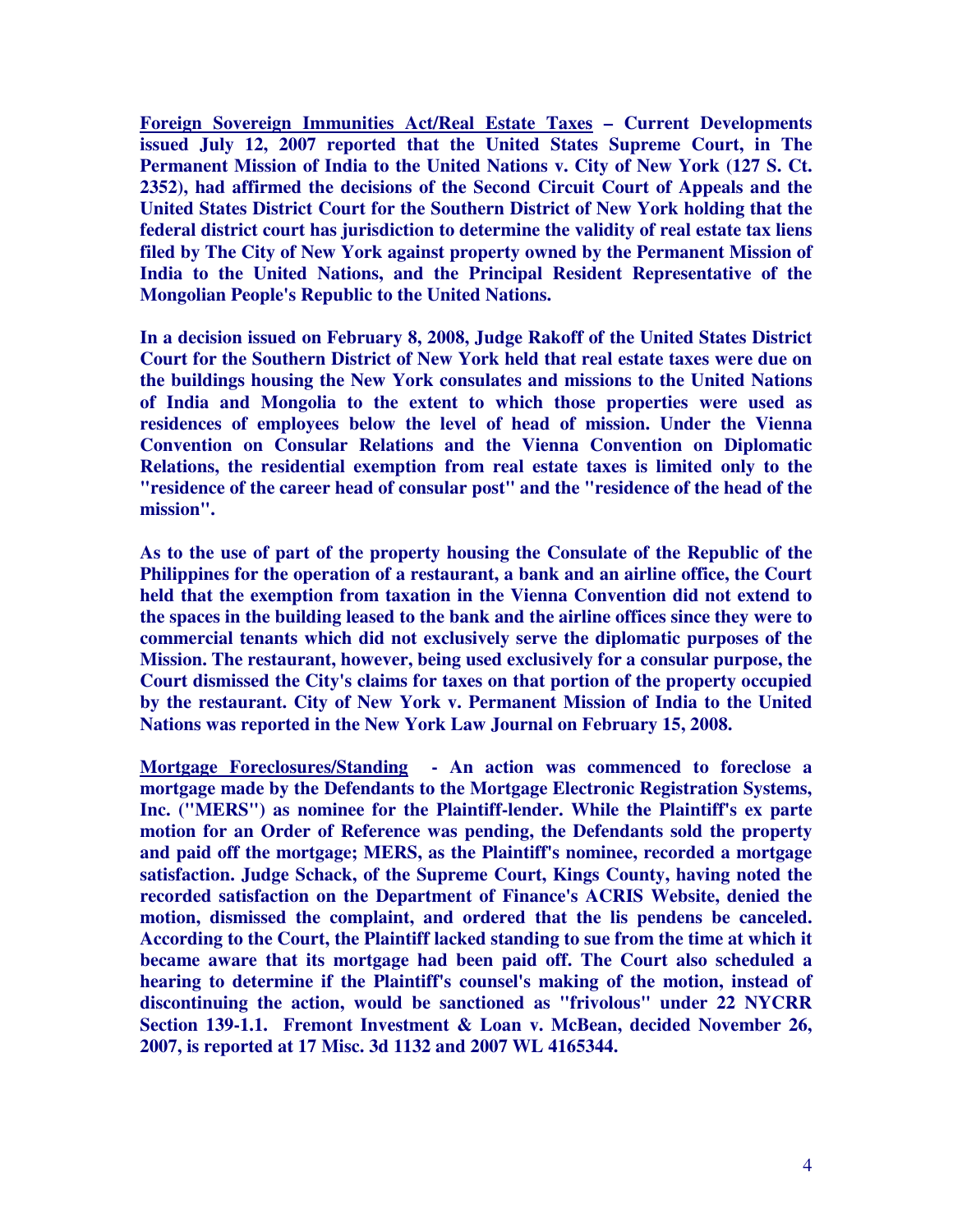**Mortgages/Predatory Lending – The Supreme Court, Richmond County, denied a foreclosing mortgagee's motion for summary judgment and stayed the proceeding on finding that the original lender violated New York's "predatory lending" statute, Banking Law, Section 6-L ("High-cost home loans"). The Court scheduled a hearing to determine damages incurred by the Plaintiff and indicated that relief may, under Section 6-L, include the voiding of the mortgage, the return of all mortgage payments, the expenses of obtaining the loan and attorneys' fees. Among the acts in question were (i) lending in excess of the purchase price to enable payment of points and closing fees, leaving the borrowers with negative equity in the property; (ii) financing of fees and points in excess of three per cent of the principal amount of the loan; (iii) the failure to undertake the "due diligence" required regarding the borrower's ability to pay a "high cost home loan"; and (iv) not issuing to the borrower a required "Consumer Caution and Home Ownership Counseling Notice". LaSalle Bank NA v. Shearon, decided January 28, 2008, was reported in the New York Law Journal on February 7, 2008 and is reported as 2008 NY Slip Op 28032.** 

**New York City/Alternative Enforcement Program ("AEP") – Under Local Law No. 29 of 2007 effective November 11, 2007, adding article ten to subchapter five of chapter two of title twenty-seven of the Administrative Code, the Department of Housing Preservation and Development ("HPD") will annually identify 200 "distressed buildings" for the AEP. After receipt of notice that a property is included in the AEP, the property owner has four months to correct 100% of the violations directly related to providing heat and hot water and no less than 80% of all Class "B" and "C" violations, to pay all outstanding charges for emergency repairs performed by HPD, and to submit to HPD a current and valid property registration statement. If the owner does not comply, HPD may hire a contractor and bill the owner for the repairs. Administrative Code Section 27-2153(q) provides that "[a]ll amounts for expenses incurred and fees imposed by the department pursuant to this article that remain unpaid by an owner shall constitute a debt recoverable from the owner and a lien upon the building and lot, and upon the rents and other income thereof". Information on this new program is posted at http://home2.nyc.gov/html/hpd/html/owners/aep.shtml.** 

**Pending State Legislation/Filing Fees – A Budget Bill (S6809/A9809) under consideration in the New York State Legislature, if enacted, will increase the filing fee for Forms RP-5217 and RP-5217NYC, the State Board of Real Property Services Real Estate Transfer Report forms (also known as the Equalization and Assessment Forms), up to \$575.00 for a transaction with a "reported sales price" of more than \$1,000,000. The amount of the filing fee would vary based on the "reported sales price" and whether or not the property is "qualified residential property" or "qualified farm property". The increase would be effective on April 1, 2008.** 

**Under Real Property Law Section 333, "qualifying residential property" includes property classified on the latest final assessment roll as a one-to-three family house, a rural residence, a residential condominium, or a one-to-three family residential**